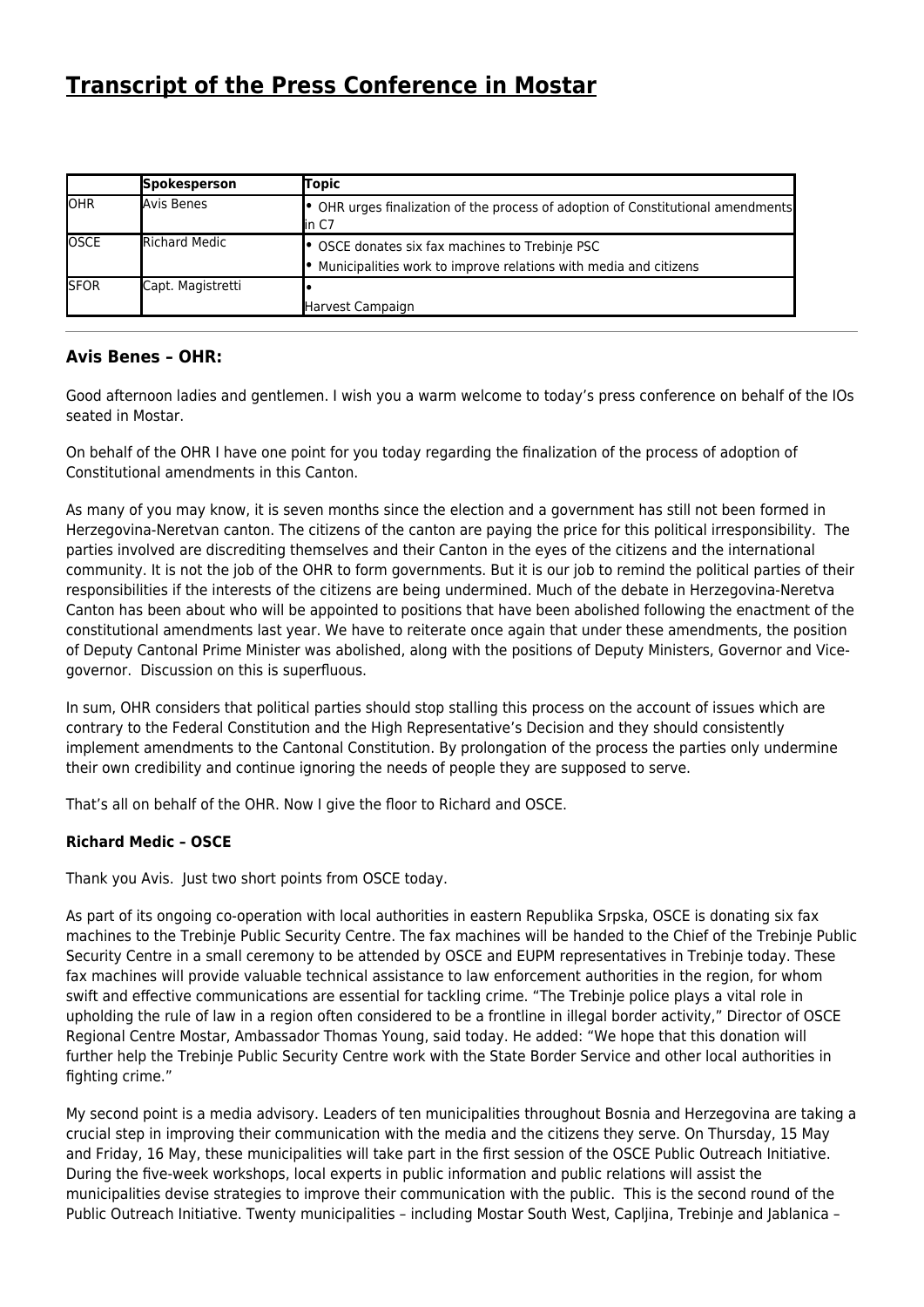successfully completed the training earlier this year, and have already seen dramatic improvements in their relations with citizens and the media. OSCE Regional Center Mostar now welcomes municipalities Mostar Stari Grad and Siroki Brijeg to the Public Outreach Initiative. Media are cordially invited to join representatives of these and other municipalities attending the first of the five workshops, to be held on Friday, 16 May, 10:30 hrs at the Hotel Park in Livno.

That's all from the OSCE today.

#### **Avis Benes – OHR:**

Thank you Richard. Now, let's hear SFOR and Capt. Magistretti.

#### **Capt. Magistretti – MNB SE**

Ladies and gentlemen, good morning. In a short time SFOR will carry out "Harvest" campaign in vicinity of your homes. Main goal of this campaign is to collect illegally detained weapon and/or ammunition, with intention to maintain safe and secure environment. I would like to remind you that "Harvest" campaign is a joint initiative of both BiH armed forces, local authorities and police in co-operation with SFOR and EUPM, whose task is to remove all illegally detained weapon, ammunition and other war-like materials from circulation. As usual, illegally detained weapon and/or ammunition can be surrendered to SFOR soldiers, local police or at the weapon designed collection points. Identity of the persons who surrender their weapon voluntarily will stay anonymous and no charges will be filed against them. "Harvest" campaign active collection phase will start on May 19, and will end on June 30 this year.

Also this morning I brought some video-tapes about ICTY for you. Local TV stations are allowed to broadcast video material. Please help yourself.

Thank you.

#### **Avis Benes – OHR**

Thank you. And now your questions please.

#### **Questions:**

**Q: Mirsad Behram (RTV Mostar):** I have a question for the OHR regarding the C7 Government. As you probably saw, our TV announced the names of candidates nominated by Mr. Coric. The OHR confirmed it has received the list as well. What is your comment on the fact that there are two independent candidates? We all know which parties won the elections and if there are two non-party affiliated candidates it means that the election results were not respected?! Also, what do you think about the appointment of Mr. Bilic having in mind the facts that late Hrnjicic was killed on February 28<sup>th</sup> and so far no results of the investigation have been announced and that this is just one out of 30 such cases.

**A: Avis Benes:** As for the content of the proposal and concrete names I think there is no need for the OHR to speak about it at this point of time. Apart from that and purely theoretically speaking, I think that every party is entitled to put the name of a candidate it wants and it does not necessarily need to be a party's candidate. I am not referring to this concrete proposal but purely theoretically.

**Q: Mirsad Behram (RTV Mostar):** I forgot to add that the PM designate has not contacted parties at all.

**A: Avis Benes:** You should ask the PM designate and political parties about it. This is really not on the OHR to comment on. As you stated yourself, we have confirmed that we received a proposal from Mr. Coric last week.

As for the concrete name you have just mentioned, let me correct you – it is not an appointment but proposal for appointment.

As far as the comment on that very individual is concerned, he is a candidate for the post which is as a rule a subject to the vetting procedure. Once the vetting procedure starts, post of the Minister of Interior will fall under the vetting procedure and position of the OHR about that will be known at that very moment.